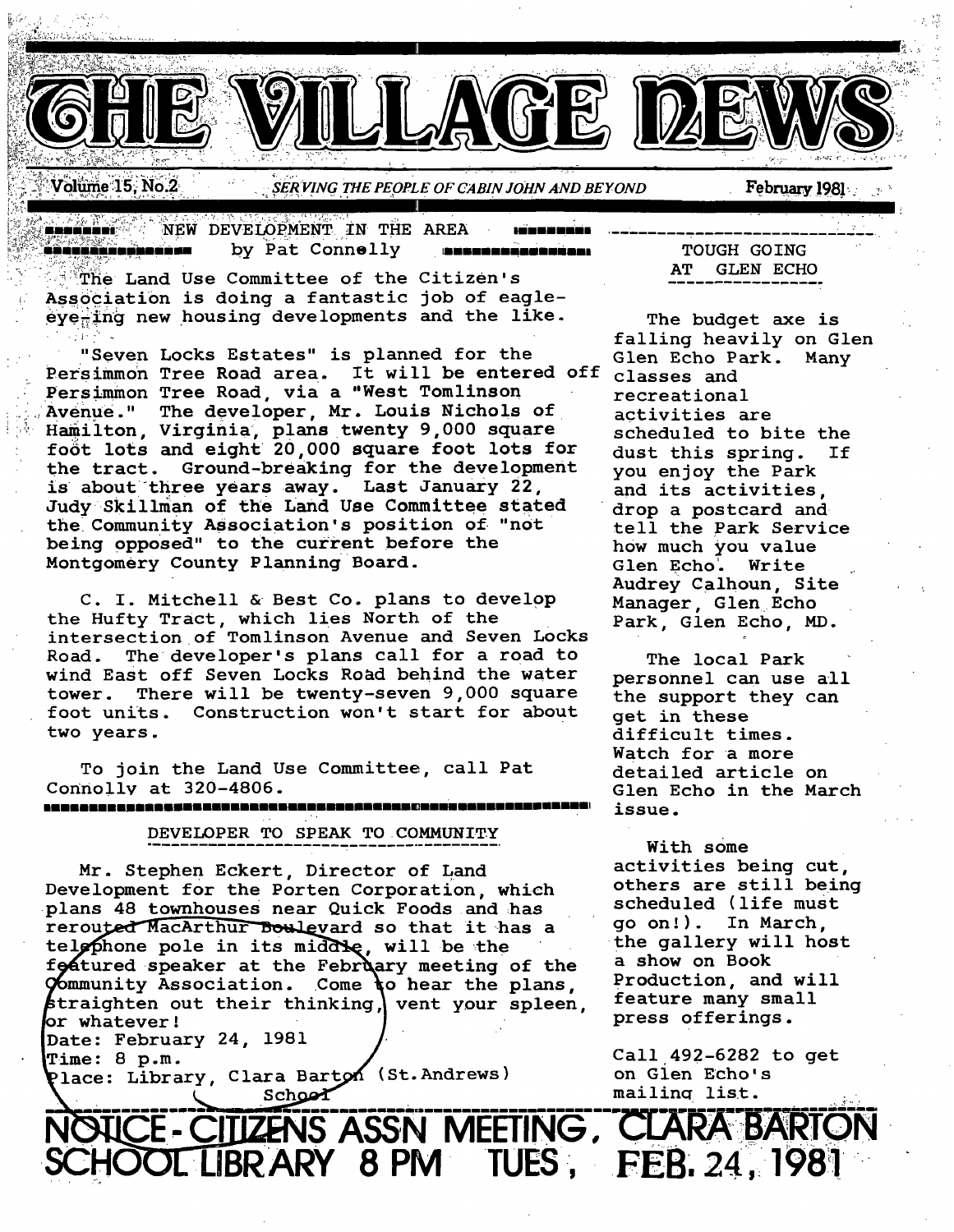THE VILLAGE NEWS AND REAL PROPE

### i na namana mang  $\sim$  JET  $\leq$  SCATTER  $\sim$ **ALLANDELAYED** by Dan Costello

On October 31, 1980 the FAA published a proposed jet scatter plan which had the avowed purpose of distributing noise impacts from aircraft using National Airport over as wide a geographic area as possible." The Coalition on Airport Problems (CAP) examined the proposal but decided not to recommend its implementation because it did not go far enough towards being a "true scatter." The Metropolitan Washington Council of Governments (COG) hence decided to put on hold any plan for a test scatter until such time as the CAP comes up with a proposal of its own. While the discussions and studies continue, the jets continue to roar over Cabin John. If the CAP comes up with a test scatter which is agreeable to the COG, a test scatter might happen in August, but then again it might not. On December 8,

Erich Buchmann, Frank Sordyl, and Dan Costello met with the Noise Abatement Officer and other officials from Washington National Airport. The following key points were made by the Cabin John delegation:

 $(1)$  The present flight path is discriminatory and wrong.  $(2)$  The FAA has a moral duty to inst institute an equitable "scatter plan" without delay. (3) Cabin John will

share but no longer take the brunt of the jet noise. If the FAA does not implement a scatter plan in 1981, Cabin John will sue the FAA to enforce its right not to be discriminated against. While we are

working for the scatter, what can you do?

(1) Call or write the Washington Metropolitan Council **of Governments, 1875** I Street, N.W., Suite 200, Washington, D.C. 20006. Tell them that you support the proposed FAA scatter plan or any other plan which has a basis in equity, but it must be

done NOW. (2) Anytime you are bothered by jet noise, call the National Airport Sound Complaint Center at 557-2081. Let them know that you do care about the noise  $\sim 10^{-10}$ discrimination which has been waged . against our community for the past 13 years. Again, 1981 is the Year of Decision. We have been putting up with an intolerable situation for too long. Let's unite together to bring justice!

# **PRESNOTES** by Alan van Emmerik

· 10 10 15 15 17

Committee Reports

1. Land Use: Reports on MacArthur Square. Hufty, Seven Löcks Estates. See below for Pollinger item. 2. Transportation: Metro and Montgomery County will be no help short-term or longterm. We are on our Shall we have  $o$ wn $\Box$ bus service of our own? Vanpools? Carpools? Your views are needed. 3. Security: There will be a report on Clara Barton progress. 4. Miscellaneous: We need volunteer delegates to the Rock Run AWT Citizens Advisory Committee. We have a Montgomery County attorney to discuss incorporation with us, but he will be at the March meeting meeting, to leave room for the Pollinger item.

#### Principal Business

We expect to have a representative of the developer of the Pollinger Tract to advise us of the plans for that large This development. should be worthy of your attention, and you should come to ask any questions that you have.

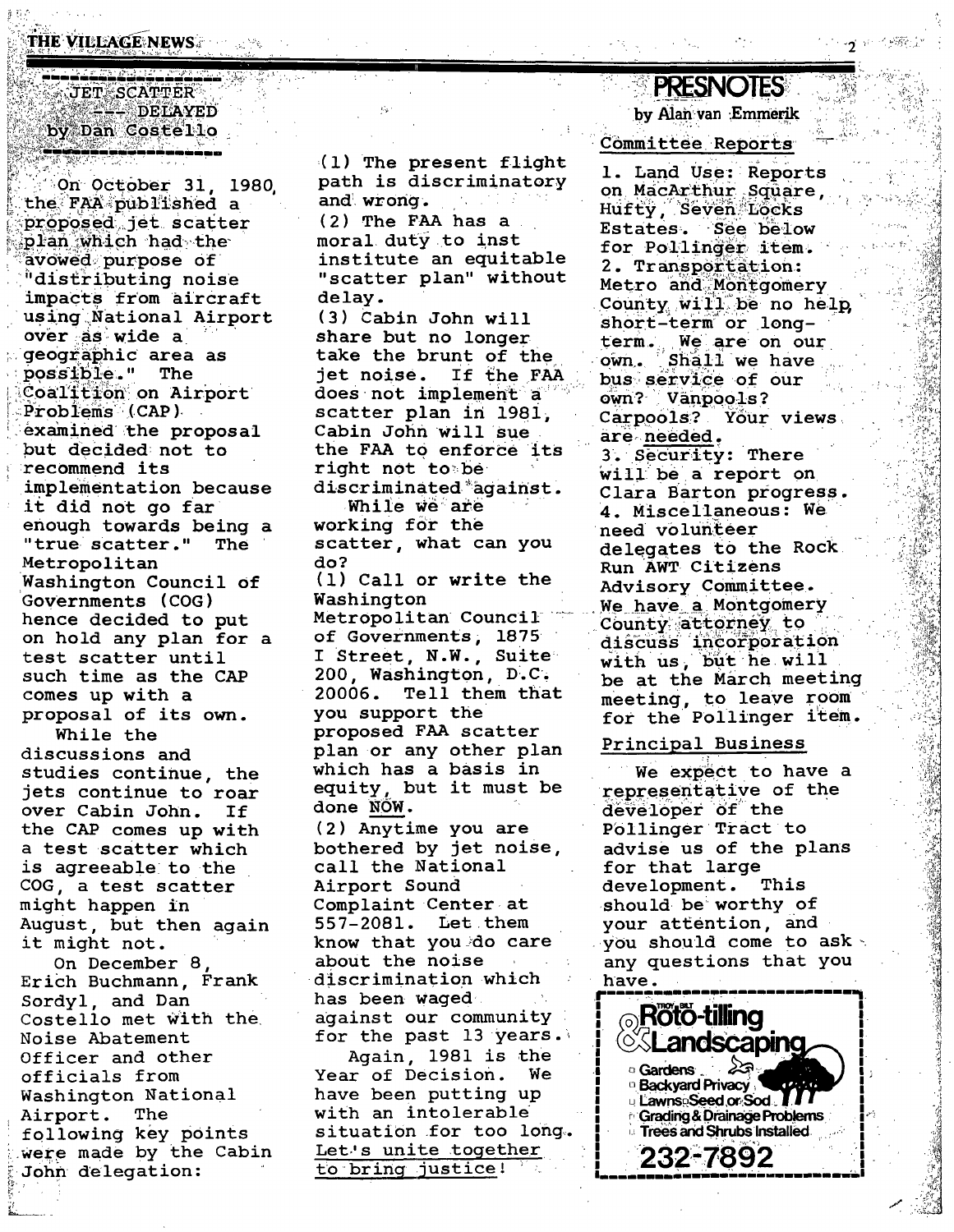### $\rightarrow$ ATTENDANCE PICKING UP AT MONTHLY MEETINGS by Judy Duffield

Vandalism at the Clara Barton School was the major topic at the <January Community Association meeting, and many area residents filled the meeting room to listen, to learn and to speak out. The County should do more, people felt, and the Community Association should investigate the County's responsibilities in this regard.

On a positive note, community teenagers should be offered constructive outlets for their energies. Also, the school, Rev. Borg in particular says, they're responsible for trash. So if you think the schoolyard needs janitorial attention, call him. personally at 229-2700.

||•l|l||||ll•|l|••|||||||•||||||l•l•|||••|l||ll||ll|||ll•|l•ll••l•l•ll••ll•••l•l|••|||•l•||||l|||lll•••••ll•••|•|l|•!

## **CABIN JOHN NURSERY ACCEPTING APPLICATIONS**

, .... T

The Cabin John Three and Four Year Old School is now accepting student applications for the 1981-82 school year. This is a non-profit, accredited preschool for children ages 3 & 4. Class is held five mornings a week, September through May, in the Clara Barton School building. To learn more about the school, please call Susan

Gelb, 229-5851.

BANNOCKBURN BINGO NIGHT

A family-community Bingo night will be held at the Bannockburn Elementary School on February 25 from 7-9 p.m. All ages are welcome. The prizes awarded will be age appropriate. Light refreshments will also be available. The event is sponsored by the Bannockburn P .T .A.



6:30 am to 6:00 pm

**NEW** COMMUNITY DIRECTORY -----TO BE PUBLISHED

A new Cabin John Directory is being prepared and your name and address are needed for inclusion. A form for this purpose was included in last month' s news letter, but we forgot to tell you what to do with the form .'

The new directory is due out in Spring, 1981. To place your directory, drop a postcard with name, yOU wish) to the Cabin John Citizens **emoving** Association Directory, Association Directory, Ohauling John, MD. 20731.

Merri van Emmerik, 229-8936, or Kay Kemp, 229-2018.

### SUNDAY EVENING BASKETBALL

A pick-up basketball game is rolling at the Clara Barton gym every Sunday evening through April. Ray Kemp has pulled this together and is looking primarily for 12-16 year-olds to participate, but he welcomes all players, including other adults. Call Ray for further information 229-2018.